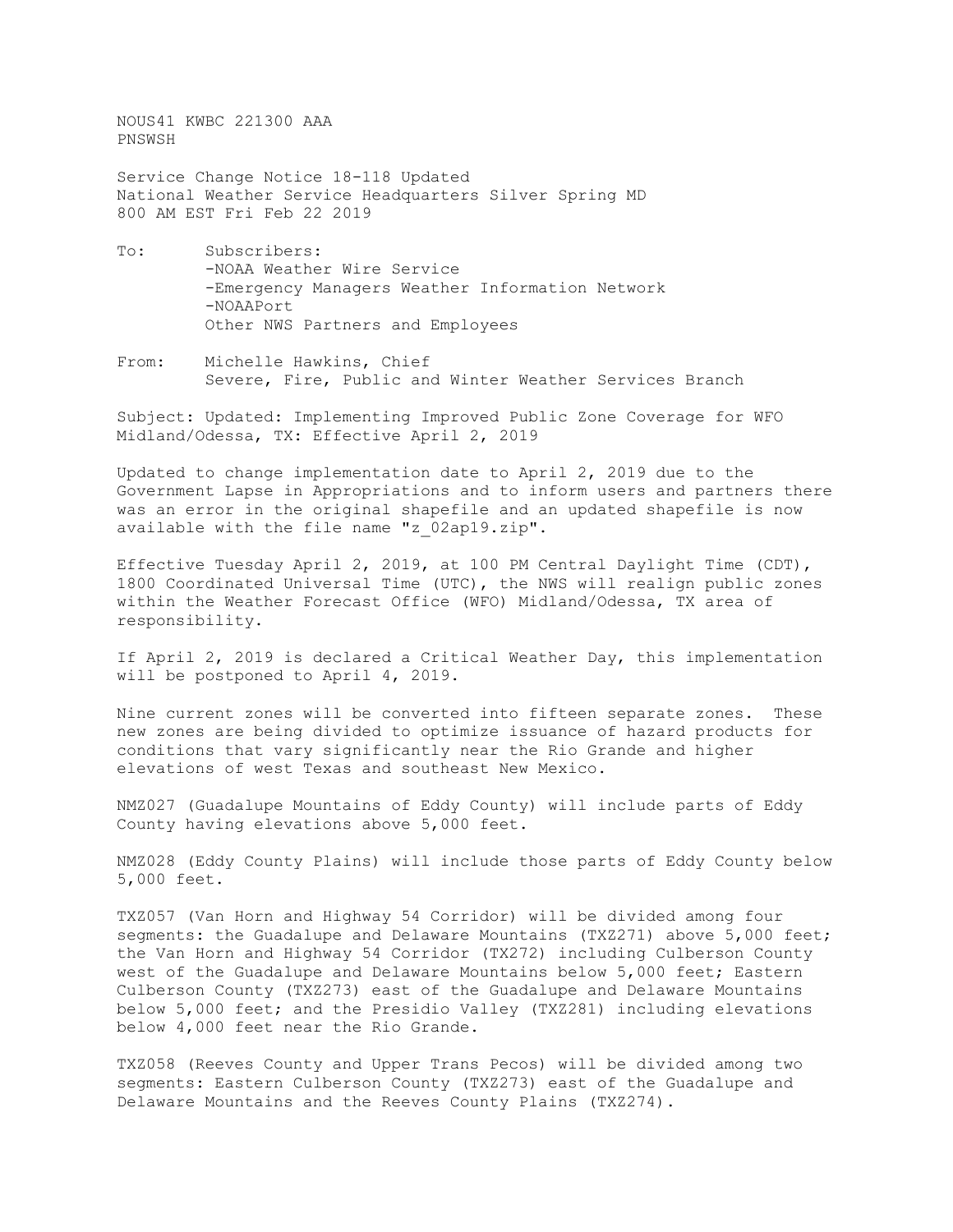TXZ074 (Davis/Apache Mountains Area) will be divided among two segments: the Davis Mountains (TXZ277) above 4,800 feet and the Davis Mountains Foothills (TXZ278) for lower elevations.

TXZ079 (Presidio Valley) will be divided among three segments: the Chinati Mountains (TXZ275) including elevations above 4,000 feet toward the Chinati Mountains; the Marfa Plateau (TXZ276) for elevations above 4,000 feet in southern Presidio County; and the Presidio Valley (TXZ281) including areas near the Rio Grande in Presidio County below 4,000 feet.

TXZ080 (Marfa Plateau) will be divided among four segments: the Chinati Mountains (TXZ275) above 5,000 feet; the Marfa Plateau (TXZ276) including Presidio County above 400,0 feet (excluding the Chinati and Davis Mountains); the Davis Mountains (TXZ277) above 4,800 feet; and the Presidio Valley (TXZ281) below 4,000 feet.

TXZ081 (Big Bend Area) will be divided among four segments: the Davis Mountains (TXZ277) above 4,800 feet, Central Brewster County (TXZ279) including elevations from 3,000 to 4,800 feet (not including the Chisos Basin), the Chisos Basin (TXZ280) in southern Brewster County above 4,500 feet; and Lower Brewster County (TXZ282) near the Rio Grande below 3,000 feet.

TXZ258 (Guadalupe Mountains) will be divided among four segments: the Guadalupe Mountains in Texas above 7,000 feet (TXZ270); the Guadalupe and Delaware Mountains (TXZ271) from 5,000 to 7,000 feet; the Van Horn and Highway 54 Corridor (TXZ272) west of the Delaware Mountains and below 5,000 feet; and Eastern Culberson County (TXZ273) east of the Delaware mountains and below 5,000 feet.

Table 1: Current public zones and corresponding Universal Geographic Codes (UGCs) for WFO Midland/Odessa, TX

UGC: Current Public Zone Name ---- ------------------------ NMZ027: Guadalupe Mountains of Eddy County NMZ028: Eddy County Plains TXZ057: Van Horn and Highway 54 Corridor TXZ058: Reeves County and Upper Trans Pecos TXZ074: Davis/Apache Mountains Area TXZ079: Presidio Valley TXZ080: Marfa Plateau TXZ081: Big Bend Area TXZ258: Guadalupe Mountains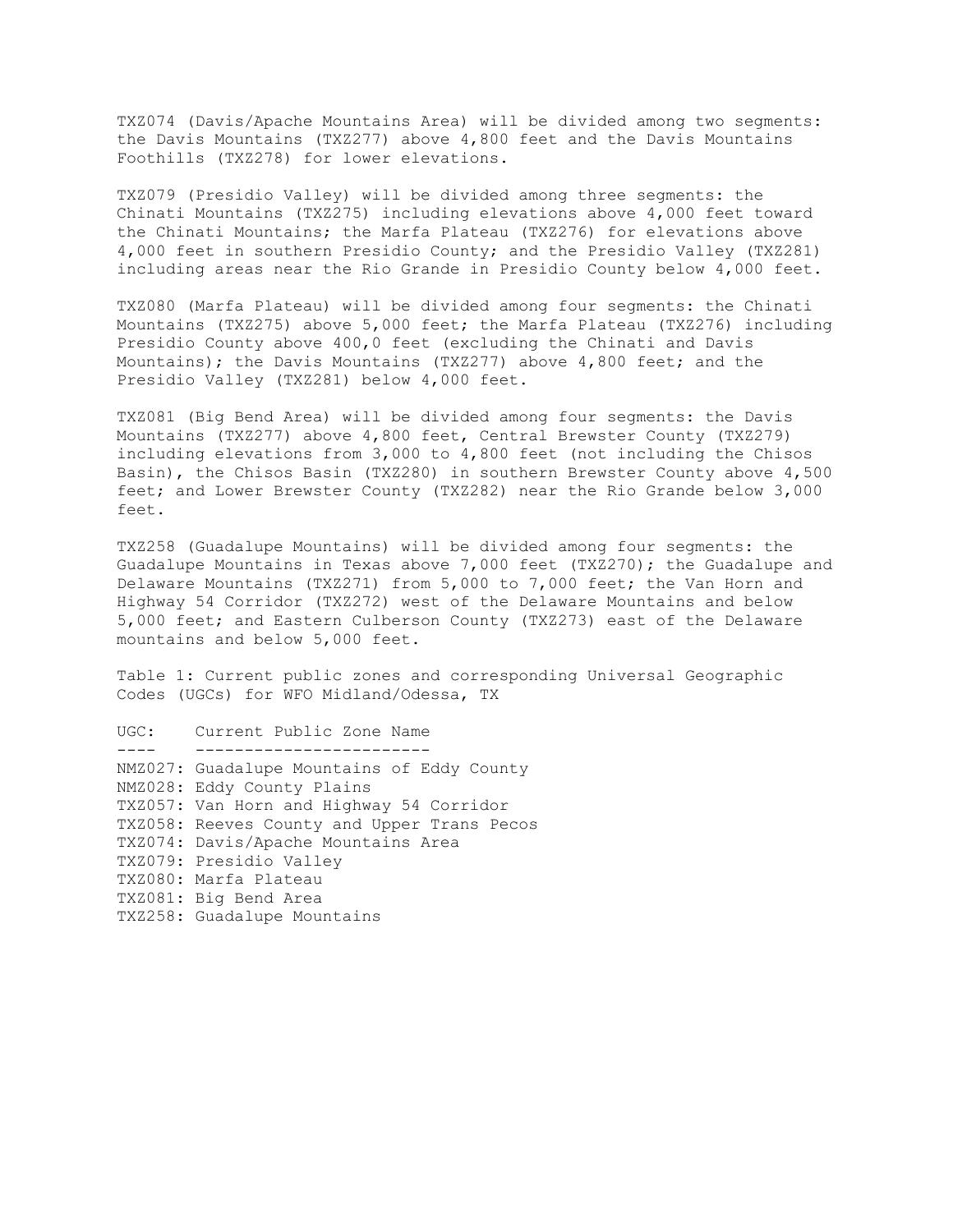Table 2: Public zones and corresponding UGC for which WFO Midland/Odessa, TX, will issue forecasts and warnings effective March 5, 2019 UGC: New Public Zone Name ---- -------------------- NMZ027: Guadalupe Mountains of Eddy County NMZ028: Eddy County Plains TXZ270: Guadalupe Mountains Above 7,000 Feet TXZ271: Guadalupe and Delaware Mountains TXZ272: Van Horn and Highway 54 Corridor TXZ273: Eastern Culberson County TXZ274: Reeves County Plains TXZ275: Chinati Mountains TXZ276: Marfa Plateau TXZ277: Davis Mountains TXZ278: Davis Mountains Foothills TXZ279: Central Brewster County TXZ280: Chisos Basin TXZ281: Presidio Valley TXZ282: Lower Brewster County Table 3: Primary cities included in the new public zones effective March 5, 2019 UGC: Primary cities within New Zones ---- -------------------------------- NMZ027: Carlsbad Caverns NMZ028: Artesia, Carlsbad TXZ270: Guadalupe Peak TXZ271: Pine Springs TXZ272: Van Horn TXZ273: (no city) TXZ274: Pecos, Balmorhea TXZ275: Chinati Peak TXZ276: Marfa, Valentine TXZ277: Fort Davis TXZ278: Alpine, Kent TXZ279: Marathon, Panther Junction TXZ280: Chisos Basin TXZ281: Presidio TXZ282: Lajitas, Terlingua